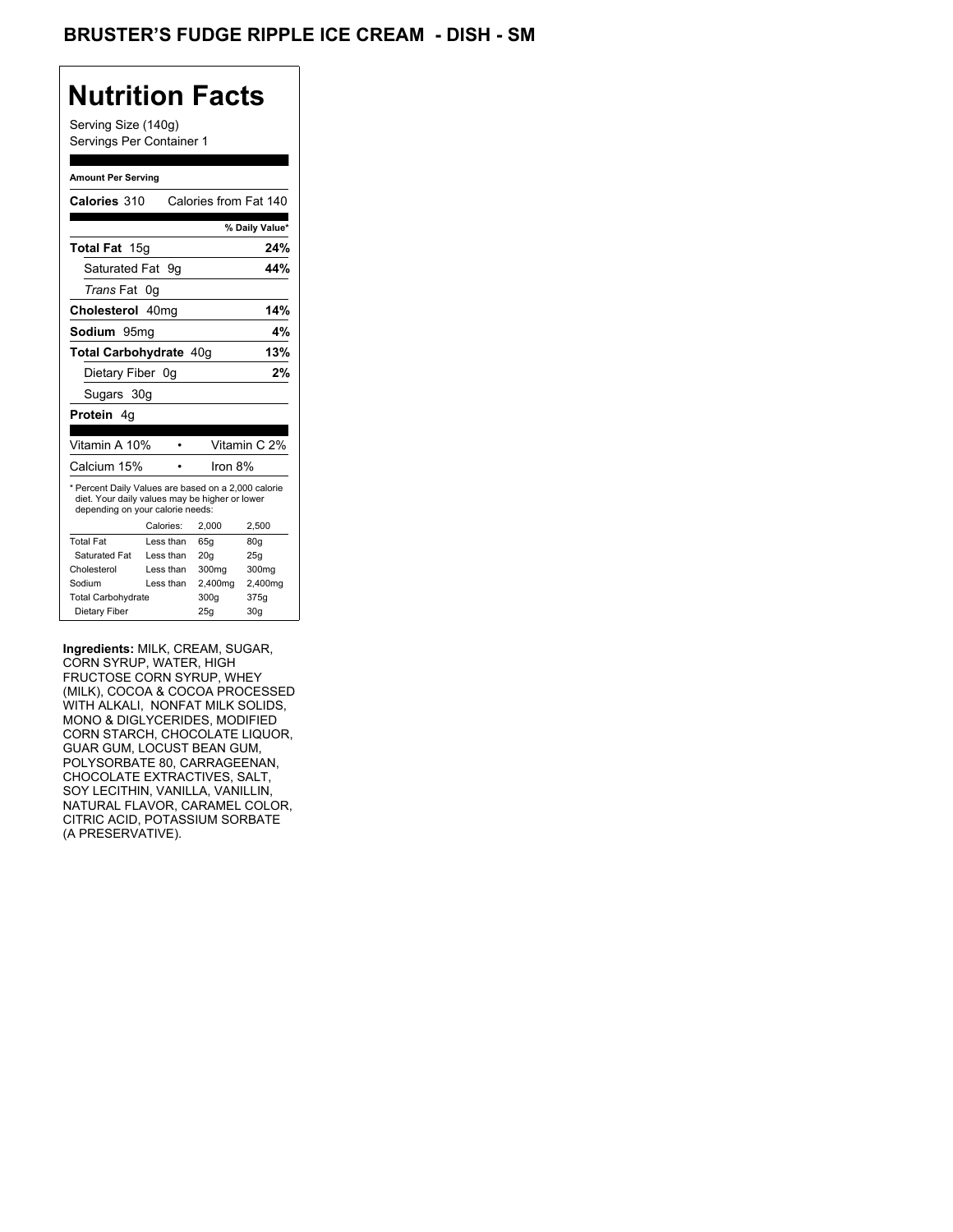## BRUSTER'S FUDGE RIPPLE ICE CREAM - DISH - REG

# Nutrition Facts

Serving Size (210g) Servings Per Container 1

#### Amount Per Serving

| Calories 470                                                                                                                              |           | Calories from Fat 210 |                |
|-------------------------------------------------------------------------------------------------------------------------------------------|-----------|-----------------------|----------------|
|                                                                                                                                           |           |                       | % Daily Value* |
| Total Fat 23g                                                                                                                             |           |                       | 36%            |
| Saturated Fat 13g                                                                                                                         |           |                       | 66%            |
| Trans Fat                                                                                                                                 | 0g        |                       |                |
| Cholesterol                                                                                                                               | 65mq      |                       | 21%            |
| Sodium 140mg                                                                                                                              |           |                       | 6%             |
| Total Carbohydrate 60g                                                                                                                    |           |                       | 20%            |
| Dietary Fiber <1q                                                                                                                         |           |                       | 3%             |
| Sugars 45g                                                                                                                                |           |                       |                |
| Protein<br>6q                                                                                                                             |           |                       |                |
|                                                                                                                                           |           |                       |                |
| Vitamin A 15%                                                                                                                             |           |                       | Vitamin C 4%   |
| Calcium 20%                                                                                                                               |           | Iron 15%              |                |
| * Percent Daily Values are based on a 2,000 calorie<br>diet. Your daily values may be higher or lower<br>depending on your calorie needs: |           |                       |                |
|                                                                                                                                           | Calories: | 2.000                 | 2,500          |
| <b>Total Fat</b>                                                                                                                          | Less than | 65q                   | 80q            |
| Saturated Fat                                                                                                                             | Less than | 20q                   | 25q            |
| Cholesterol                                                                                                                               | Less than | 300mg                 | 300mg          |
| Sodium                                                                                                                                    | Less than | 2,400mg               | 2,400mg        |
| <b>Total Carbohydrate</b>                                                                                                                 |           | 300g                  | 375g           |
| Dietary Fiber                                                                                                                             |           | 25q                   | 30q            |

Ingredients: MILK, CREAM, SUGAR, CORN SYRUP, WATER, HIGH FRUCTOSE CORN SYRUP, WHEY (MILK), COCOA & COCOA PROCESSED WITH ALKALI, NONFAT MILK SOLIDS, MONO & DIGLYCERIDES, MODIFIED CORN STARCH, CHOCOLATE LIQUOR, GUAR GUM, LOCUST BEAN GUM, POLYSORBATE 80, CARRAGEENAN, CHOCOLATE EXTRACTIVES, SALT, SOY LECITHIN, VANILLA, VANILLIN, NATURAL FLAVOR, CARAMEL COLOR, CITRIC ACID, POTASSIUM SORBATE (A PRESERVATIVE).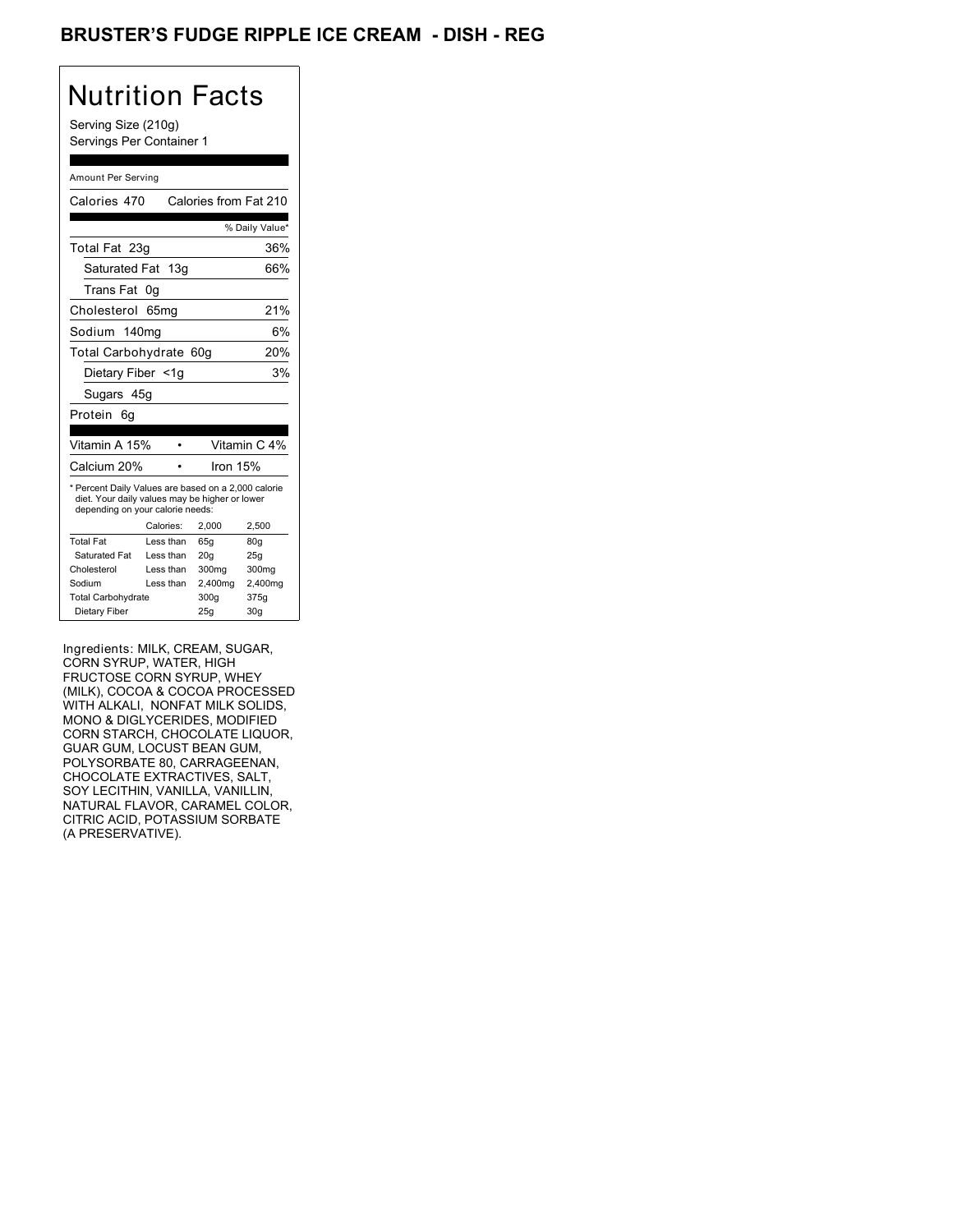## BRUSTER'S FUDGE RIPPLE ICE CREAM - DISH - LG

# Nutrition Facts

Serving Size (280g) Servings Per Container 1

#### Amount Per Serving

| Calories 630                                                                                                                              |            |                                                 |  |
|-------------------------------------------------------------------------------------------------------------------------------------------|------------|-------------------------------------------------|--|
|                                                                                                                                           |            | % Daily Value*                                  |  |
| Total Fat 31q                                                                                                                             |            | 47%                                             |  |
| Saturated Fat 18g                                                                                                                         |            | 88%                                             |  |
| Trans Fat<br>0.5g                                                                                                                         |            |                                                 |  |
| Cholesterol 85mg                                                                                                                          |            | 28%                                             |  |
| Sodium 190mg                                                                                                                              |            | 8%                                              |  |
|                                                                                                                                           |            | 27%                                             |  |
| Dietary Fiber <1g                                                                                                                         |            | 3%                                              |  |
| Sugars 60g                                                                                                                                |            |                                                 |  |
|                                                                                                                                           |            |                                                 |  |
|                                                                                                                                           |            |                                                 |  |
| Vitamin A 20%                                                                                                                             |            | Vitamin C 4%                                    |  |
|                                                                                                                                           | Iron $15%$ |                                                 |  |
| * Percent Daily Values are based on a 2,000 calorie<br>diet. Your daily values may be higher or lower<br>depending on your calorie needs: |            |                                                 |  |
|                                                                                                                                           |            |                                                 |  |
| Calories:                                                                                                                                 | 2,000      | 2,500                                           |  |
| Less than                                                                                                                                 | 65q        | 80q                                             |  |
| Less than                                                                                                                                 | 20q        | 25q                                             |  |
| Less than                                                                                                                                 | 300mg      | 300mg                                           |  |
| Less than                                                                                                                                 | 2,400mg    | 2,400mg                                         |  |
| <b>Total Carbohydrate</b>                                                                                                                 | 300q       | 375g                                            |  |
|                                                                                                                                           |            | Calories from Fat 280<br>Total Carbohydrate 80g |  |

Ingredients: MILK, CREAM, SUGAR, CORN SYRUP, WATER, HIGH FRUCTOSE CORN SYRUP, WHEY (MILK), COCOA & COCOA PROCESSED WITH ALKALI, NONFAT MILK SOLIDS, MONO & DIGLYCERIDES, MODIFIED CORN STARCH, CHOCOLATE LIQUOR, GUAR GUM, LOCUST BEAN GUM, POLYSORBATE 80, CARRAGEENAN, CHOCOLATE EXTRACTIVES, SALT, SOY LECITHIN, VANILLA, VANILLIN, NATURAL FLAVOR, CARAMEL COLOR, CITRIC ACID, POTASSIUM SORBATE (A PRESERVATIVE).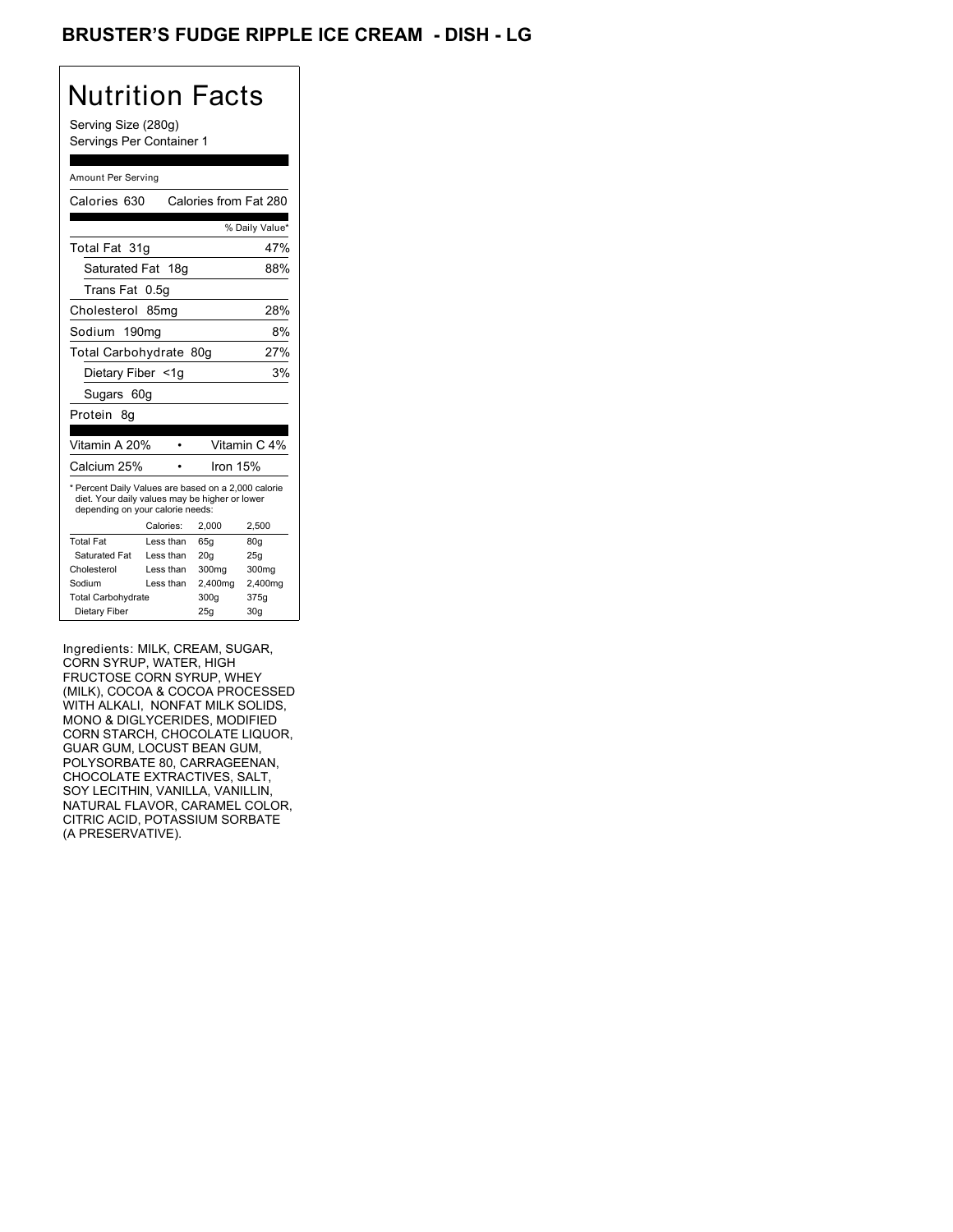### BRUSTER'S FUDGE RIPPLE ICE CREAM - SUGAR CONE - SM

## Nutrition Facts

Serving Size (153g) Servings Per Container 1

#### Amount Per Serving

| Calories 370                                                 | Calories from Fat 140 |     |
|--------------------------------------------------------------|-----------------------|-----|
|                                                              | % Daily Value*        |     |
| Total Fat 16g                                                |                       | 24% |
| Saturated Fat 9q                                             |                       | 44% |
| Trans Fat 0q                                                 |                       |     |
| Cholesterol 40mg                                             |                       | 14% |
| Sodium 115mg                                                 |                       | 5%  |
| Total Carbohydrate 52g                                       |                       | 17% |
| Dietary Fiber 0g                                             |                       | 2%  |
| Sugars 33g                                                   |                       |     |
| Protein 4q                                                   |                       |     |
| Vitamin A 10%                                                | Vitamin C 2%          |     |
| Calcium 15%                                                  | Iron $10%$            |     |
| * Percent Daily Values are based on a 2,000 calorie<br>diet. |                       |     |

Ingredients: MILK, CREAM, SUGAR, CORN SYRUP, WATER, HIGH FRUCTOSE CORN SYRUP, WHEY (MILK), COCOA & COCOA PROCESSED WITH ALKALI, NONFAT MILK SOLIDS, MONO & DIGLYCERIDES, MODIFIED CORN STARCH, CHOCOLATE LIQUOR, GUAR GUM, LOCUST BEAN GUM, POLYSORBATE 80, CARRAGEENAN, CHOCOLATE EXTRACTIVES, SALT, SOY LECITHIN, VANILLA, VANILLIN, NATURAL FLAVOR, CARAMEL COLOR, CITRIC ACID, POTASSIUM SORBATE (A PRESERVATIVE). SUGAR CONE: ENRICHED WHEAT FLOUR (ENRICHED WITH NIACIN, REDUCED IRON, THIAMIN MONONITRATE, RIBOFLAVIN, FOLIC ACID), TAPIOCA FLOUR, SUGAR, VEGETABLE SHORTENING (SOYBEAN AND/OR CANOLA OIL, MODIFIED PALM OIL, SOY LECITHIN, AND/OR PARTIALLY HYDROGENATED SOYBEAN OIL), OAT FIBER AND/OR VEGETABLE FIBER, SALT, CARAMEL COLOR, ARTIFICIAL FLAVOR, SOY LECITHIN.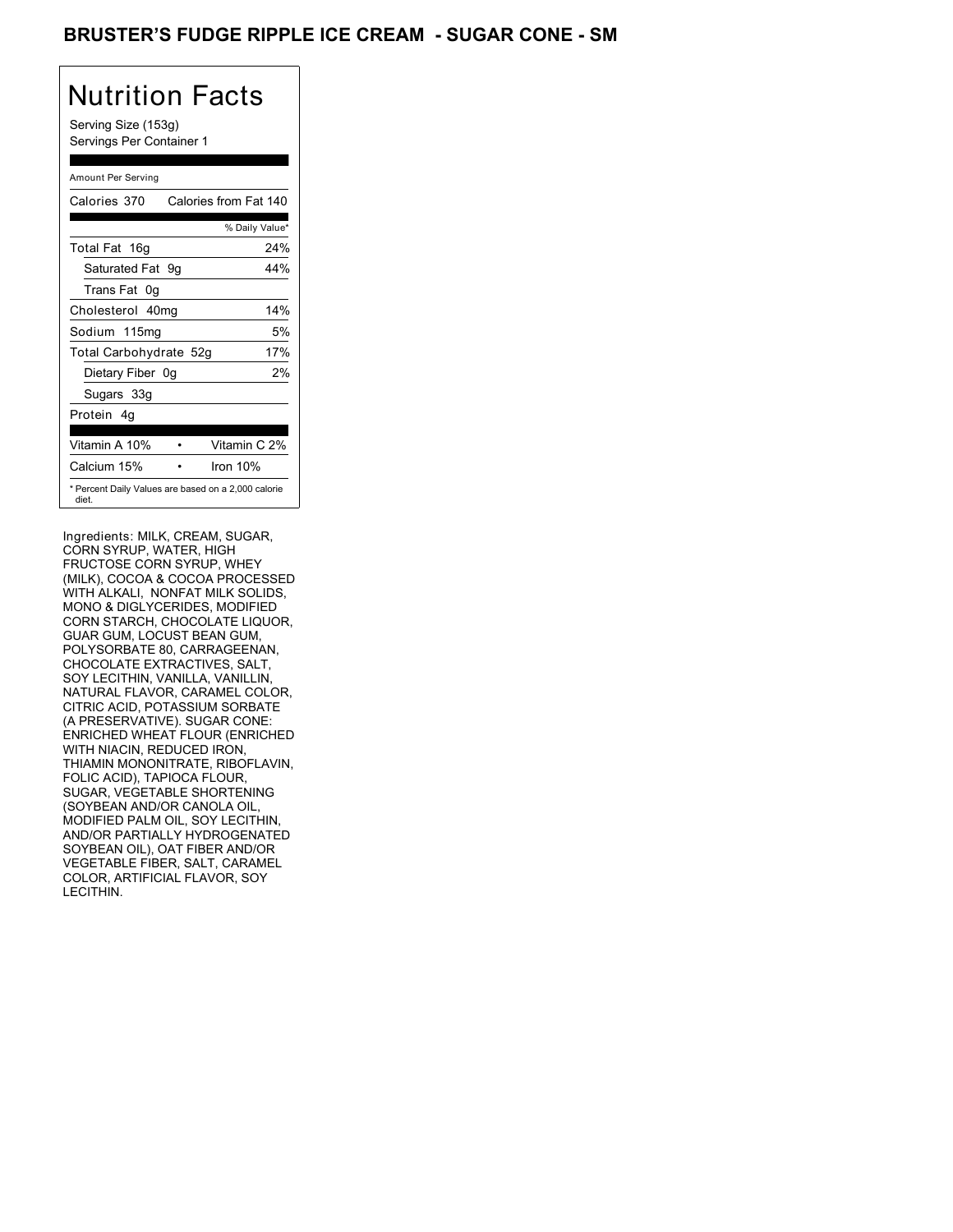### BRUSTER'S FUDGE RIPPLE ICE CREAM - SUGAR CONE - REG

# Nutrition Facts

Serving Size (223g) Servings Per Container 1

#### Amount Per Serving

| Calories 520           | Calories from Fat 210                               |
|------------------------|-----------------------------------------------------|
|                        | % Daily Value*                                      |
| Total Fat 23g          | 36%                                                 |
| Saturated Fat 13g      | 66%                                                 |
| Trans Fat 0q           |                                                     |
| Cholesterol 65mg       | 21%                                                 |
| Sodium 160mg           | 7%                                                  |
| Total Carbohydrate 72g | 24%                                                 |
| Dietary Fiber <1g      | 3%                                                  |
| Sugars 48g             |                                                     |
| Protein 6q             |                                                     |
| Vitamin A 15%          | Vitamin C 4%                                        |
| Calcium 20%            | Iron 15%                                            |
| diet.                  | * Percent Daily Values are based on a 2,000 calorie |

Ingredients: MILK, CREAM, SUGAR, CORN SYRUP, WATER, HIGH FRUCTOSE CORN SYRUP, WHEY (MILK), COCOA & COCOA PROCESSED WITH ALKALI, NONFAT MILK SOLIDS, MONO & DIGLYCERIDES, MODIFIED CORN STARCH, CHOCOLATE LIQUOR, GUAR GUM, LOCUST BEAN GUM, POLYSORBATE 80, CARRAGEENAN, CHOCOLATE EXTRACTIVES, SALT, SOY LECITHIN, VANILLA, VANILLIN, NATURAL FLAVOR, CARAMEL COLOR, CITRIC ACID, POTASSIUM SORBATE (A PRESERVATIVE). SUGAR CONE: ENRICHED WHEAT FLOUR (ENRICHED WITH NIACIN, REDUCED IRON, THIAMIN MONONITRATE, RIBOFLAVIN, FOLIC ACID), TAPIOCA FLOUR, SUGAR, VEGETABLE SHORTENING (SOYBEAN AND/OR CANOLA OIL, MODIFIED PALM OIL, SOY LECITHIN, AND/OR PARTIALLY HYDROGENATED SOYBEAN OIL), OAT FIBER AND/OR VEGETABLE FIBER, SALT, CARAMEL COLOR, ARTIFICIAL FLAVOR, SOY LECITHIN.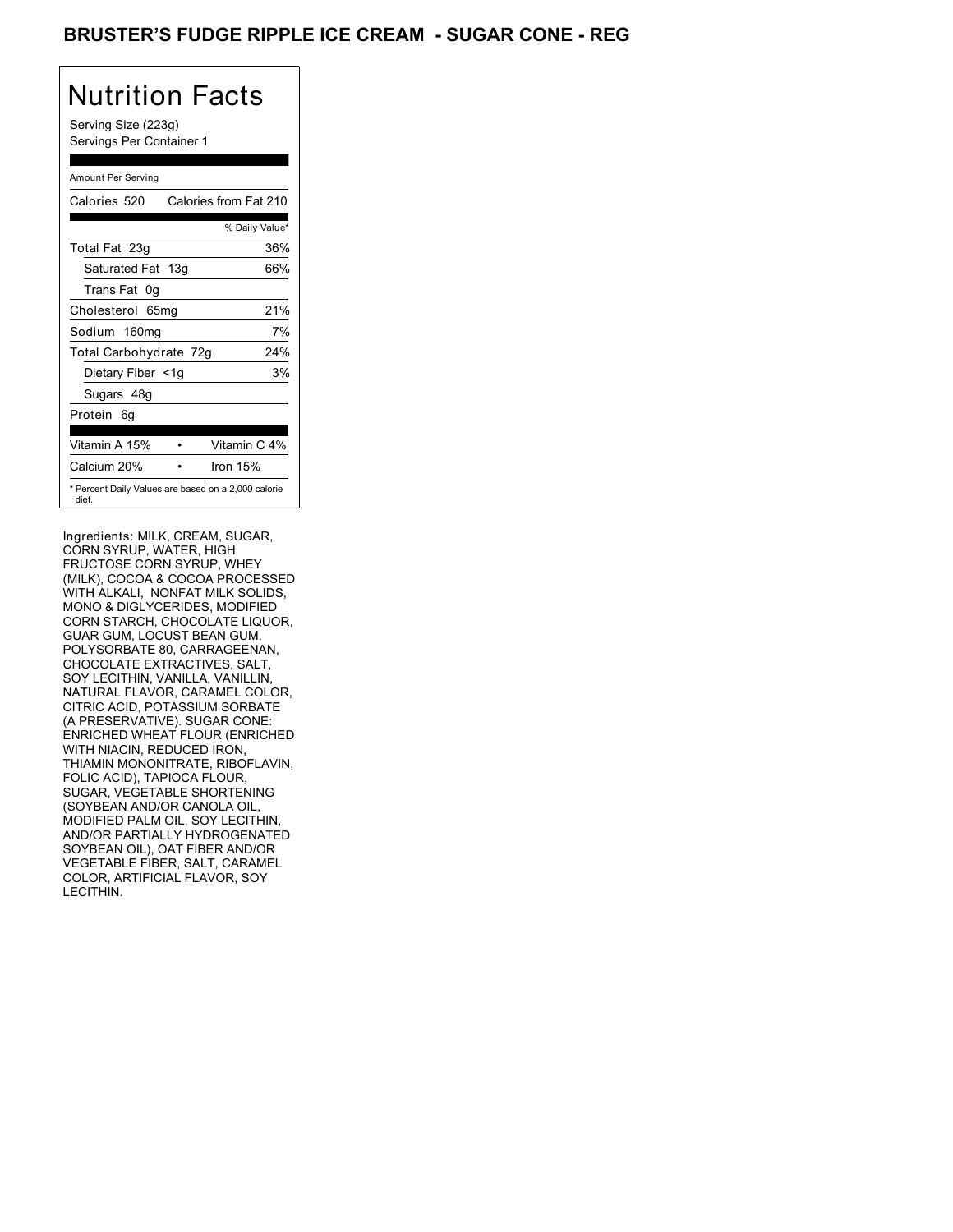### BRUSTER'S FUDGE RIPPLE ICE CREAM - SUGAR CONE - LG

## Nutrition Facts

Serving Size (293g) Servings Per Container 1

#### Amount Per Serving

| Calories 680           | Calories from Fat 280                               |
|------------------------|-----------------------------------------------------|
|                        | % Daily Value*                                      |
| Total Fat 31g          | 48%                                                 |
| Saturated Fat 18g      | 88%                                                 |
| Trans Fat 0.5q         |                                                     |
| Cholesterol 85mg       | 28%                                                 |
| Sodium 210mg           | 9%                                                  |
| Total Carbohydrate 92g | 31%                                                 |
| Dietary Fiber <1g      | 3%                                                  |
| Sugars 63g             |                                                     |
| Protein 8q             |                                                     |
| Vitamin A 20%          | Vitamin C 4%                                        |
| Calcium 25%            | Iron $20%$                                          |
| diet.                  | * Percent Daily Values are based on a 2,000 calorie |

Ingredients: MILK, CREAM, SUGAR, CORN SYRUP, WATER, HIGH FRUCTOSE CORN SYRUP, WHEY (MILK), COCOA & COCOA PROCESSED WITH ALKALI, NONFAT MILK SOLIDS, MONO & DIGLYCERIDES, MODIFIED CORN STARCH, CHOCOLATE LIQUOR, GUAR GUM, LOCUST BEAN GUM, POLYSORBATE 80, CARRAGEENAN, CHOCOLATE EXTRACTIVES, SALT, SOY LECITHIN, VANILLA, VANILLIN, NATURAL FLAVOR, CARAMEL COLOR, CITRIC ACID, POTASSIUM SORBATE (A PRESERVATIVE). SUGAR CONE: ENRICHED WHEAT FLOUR (ENRICHED WITH NIACIN, REDUCED IRON, THIAMIN MONONITRATE, RIBOFLAVIN, FOLIC ACID), TAPIOCA FLOUR, SUGAR, VEGETABLE SHORTENING (SOYBEAN AND/OR CANOLA OIL, MODIFIED PALM OIL, SOY LECITHIN, AND/OR PARTIALLY HYDROGENATED SOYBEAN OIL), OAT FIBER AND/OR VEGETABLE FIBER, SALT, CARAMEL COLOR, ARTIFICIAL FLAVOR, SOY LECITHIN.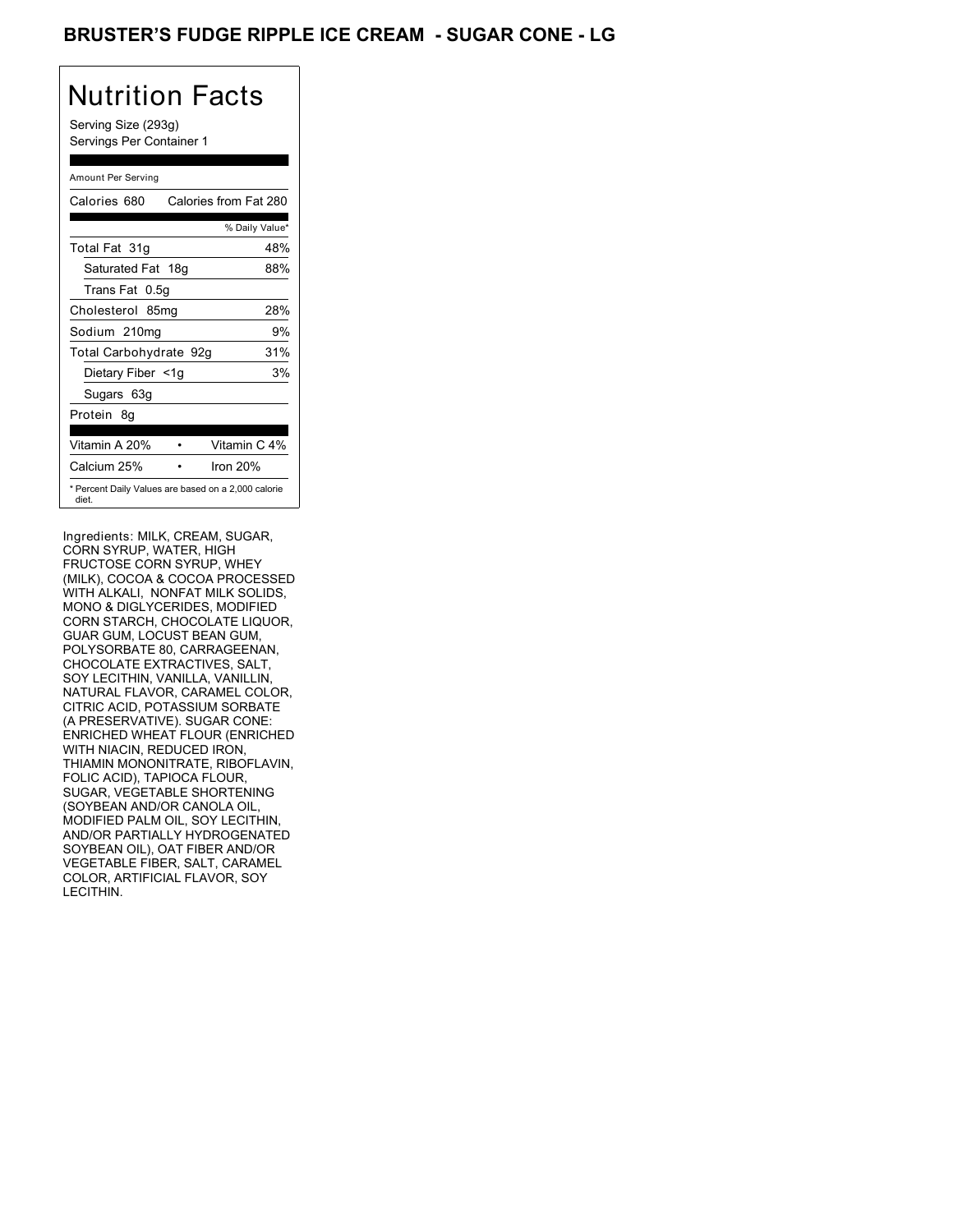### BRUSTER'S FUDGE RIPPLE ICE CREAM **- CAKE CONE - SM**

## Nutrition Facts

Serving Size (146g) Servings Per Container 1

#### Amount Per Serving

| Calories 340                                                 | Calories from Fat 140 |                |
|--------------------------------------------------------------|-----------------------|----------------|
|                                                              |                       | % Daily Value* |
| Total Fat 16g                                                |                       | 24%            |
| Saturated Fat 9g                                             |                       | 44%            |
| Trans Fat 0q                                                 |                       |                |
| Cholesterol 40mg                                             |                       | 14%            |
| Sodium 105mg                                                 |                       | $4\%$          |
| Total Carbohydrate 45g                                       |                       | 15%            |
| Dietary Fiber 0g                                             |                       | 2%             |
| Sugars 30g                                                   |                       |                |
| Protein 4q                                                   |                       |                |
| Vitamin A 10%                                                |                       | Vitamin C 2%   |
| Calcium 15%                                                  | Iron $10%$            |                |
| * Percent Daily Values are based on a 2,000 calorie<br>diet. |                       |                |

Ingredients: MILK, CREAM, SUGAR, CORN SYRUP, WATER, HIGH FRUCTOSE CORN SYRUP, WHEY (MILK), COCOA & COCOA PROCESSED WITH ALKALI, NONFAT MILK SOLIDS, MONO & DIGLYCERIDES, MODIFIED CORN STARCH, CHOCOLATE LIQUOR, GUAR GUM, LOCUST BEAN GUM, POLYSORBATE 80, CARRAGEENAN, CHOCOLATE EXTRACTIVES, SALT, SOY LECITHIN, VANILLA, VANILLIN, NATURAL FLAVOR, CARAMEL COLOR, CITRIC ACID, POTASSIUM SORBATE (A PRESERVATIVE). CAKE CONE: ENRICHED WHEAT FLOUR (ENRICHED WITH NIACIN, REDUCED IRON, THIAMIN MONONITRATE, RIBOFLAVIN, FOLIC ACID), TAPIOCA FLOUR, SUGAR, VEGETABLE OIL SHORTENING (SOYBEAN AND/OR CANOLA OIL, MODIFIED PALM OIL, SOY LECITHIN, AND/OR PARTIALLY HYDROGENATED SOYBEAN OIL), LEAVENING (SODIUM BICARBONATE, AMMONIUM BICARBONATE), SALT, NATURAL FLAVOR, ANNATTO (VEGETABLE COLOR).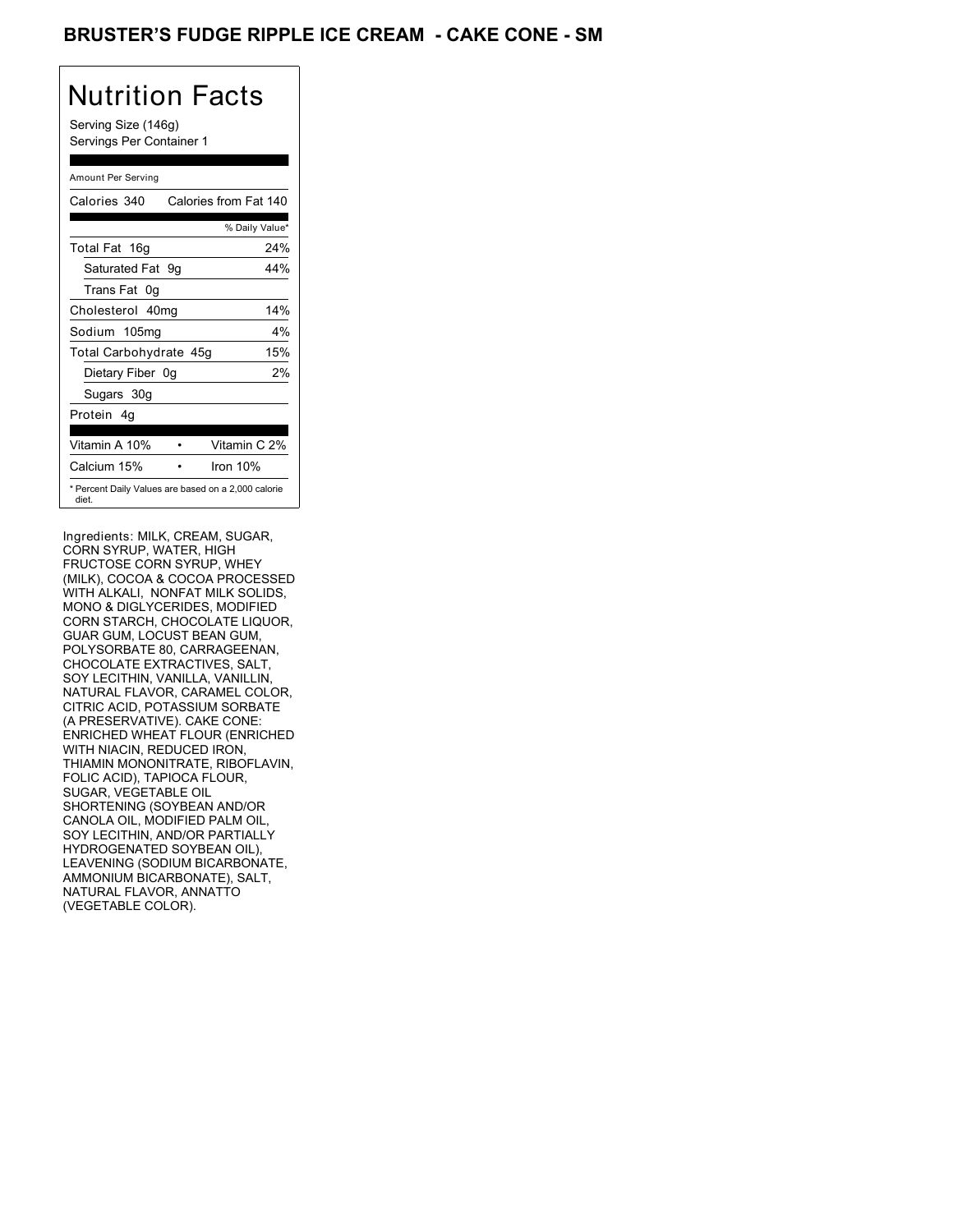### BRUSTER'S FUDGE RIPPLE ICE CREAM **- CAKE CONE - REG**

## Nutrition Facts

Serving Size (216g) Servings Per Container 1

#### Amount Per Serving

| Calories 500                                                 | Calories from Fat 210 |
|--------------------------------------------------------------|-----------------------|
|                                                              | % Daily Value*        |
| Total Fat 23g                                                | 36%                   |
| Saturated Fat 13g                                            | 66%                   |
| Trans Fat 0q                                                 |                       |
| Cholesterol 65mg                                             | 21%                   |
| Sodium 150mg                                                 | 6%                    |
| Total Carbohydrate 65g                                       | 22%                   |
| Dietary Fiber <1g                                            | 3%                    |
| Sugars 45g                                                   |                       |
| Protein 6q                                                   |                       |
| Vitamin A 15%                                                | Vitamin C 4%          |
| Calcium 20%                                                  | Iron $15%$            |
| * Percent Daily Values are based on a 2,000 calorie<br>diet. |                       |

Ingredients: MILK, CREAM, SUGAR, CORN SYRUP, WATER, HIGH FRUCTOSE CORN SYRUP, WHEY (MILK), COCOA & COCOA PROCESSED WITH ALKALI, NONFAT MILK SOLIDS, MONO & DIGLYCERIDES, MODIFIED CORN STARCH, CHOCOLATE LIQUOR, GUAR GUM, LOCUST BEAN GUM, POLYSORBATE 80, CARRAGEENAN, CHOCOLATE EXTRACTIVES, SALT, SOY LECITHIN, VANILLA, VANILLIN, NATURAL FLAVOR, CARAMEL COLOR, CITRIC ACID, POTASSIUM SORBATE (A PRESERVATIVE). CAKE CONE: ENRICHED WHEAT FLOUR (ENRICHED WITH NIACIN, REDUCED IRON, THIAMIN MONONITRATE, RIBOFLAVIN, FOLIC ACID), TAPIOCA FLOUR, SUGAR, VEGETABLE OIL SHORTENING (SOYBEAN AND/OR CANOLA OIL, MODIFIED PALM OIL, SOY LECITHIN, AND/OR PARTIALLY HYDROGENATED SOYBEAN OIL), LEAVENING (SODIUM BICARBONATE, AMMONIUM BICARBONATE), SALT, NATURAL FLAVOR, ANNATTO (VEGETABLE COLOR).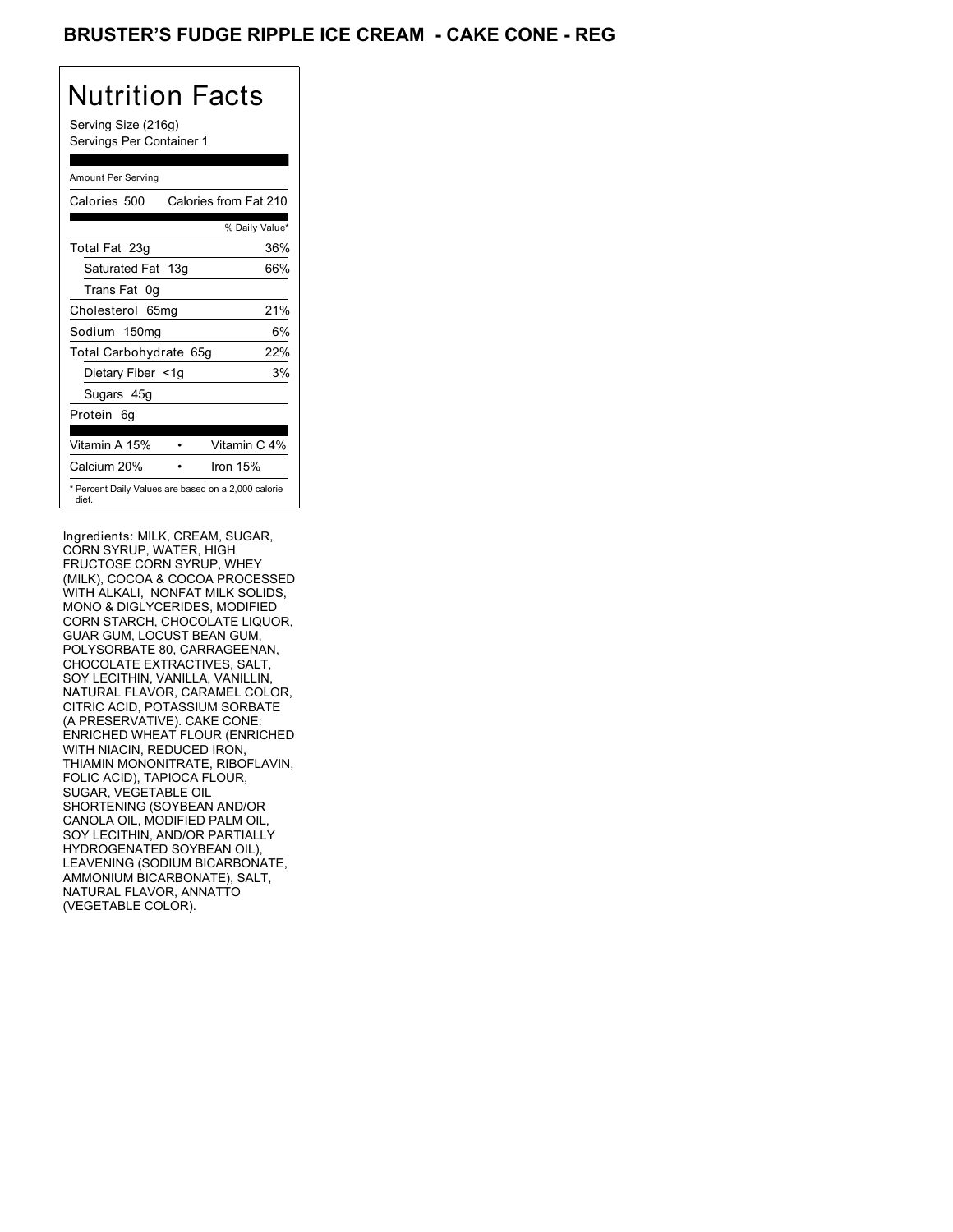## BRUSTER'S FUDGE RIPPLE ICE CREAM **- CAKE CONE - LG**

# Nutrition Facts

Serving Size (286g) Servings Per Container 1

#### Amount Per Serving

| Calories 650                                                 | Calories from Fat 280 |                |
|--------------------------------------------------------------|-----------------------|----------------|
|                                                              |                       | % Daily Value* |
| Total Fat 31g                                                |                       | 48%            |
| Saturated Fat 18g                                            |                       | 88%            |
| Trans Fat 0.5q                                               |                       |                |
| Cholesterol 85mg                                             |                       | 28%            |
| Sodium 200mg                                                 |                       | 8%             |
| Total Carbohydrate 85g                                       |                       | 28%            |
| Dietary Fiber <1g                                            |                       | 3%             |
| Sugars 60g                                                   |                       |                |
| Protein 8q                                                   |                       |                |
| Vitamin A 20%                                                |                       | Vitamin C 4%   |
| Calcium 25%                                                  | Iron $20%$            |                |
| * Percent Daily Values are based on a 2,000 calorie<br>diet. |                       |                |

Ingredients: MILK, CREAM, SUGAR, CORN SYRUP, WATER, HIGH FRUCTOSE CORN SYRUP, WHEY (MILK), COCOA & COCOA PROCESSED WITH ALKALI, NONFAT MILK SOLIDS, MONO & DIGLYCERIDES, MODIFIED CORN STARCH, CHOCOLATE LIQUOR, GUAR GUM, LOCUST BEAN GUM, POLYSORBATE 80, CARRAGEENAN, CHOCOLATE EXTRACTIVES, SALT, SOY LECITHIN, VANILLA, VANILLIN, NATURAL FLAVOR, CARAMEL COLOR, CITRIC ACID, POTASSIUM SORBATE (A PRESERVATIVE). CAKE CONE: ENRICHED WHEAT FLOUR (ENRICHED WITH NIACIN, REDUCED IRON, THIAMIN MONONITRATE, RIBOFLAVIN, FOLIC ACID), TAPIOCA FLOUR, SUGAR, VEGETABLE OIL SHORTENING (SOYBEAN AND/OR CANOLA OIL, MODIFIED PALM OIL, SOY LECITHIN, AND/OR PARTIALLY HYDROGENATED SOYBEAN OIL), LEAVENING (SODIUM BICARBONATE, AMMONIUM BICARBONATE), SALT, NATURAL FLAVOR, ANNATTO (VEGETABLE COLOR).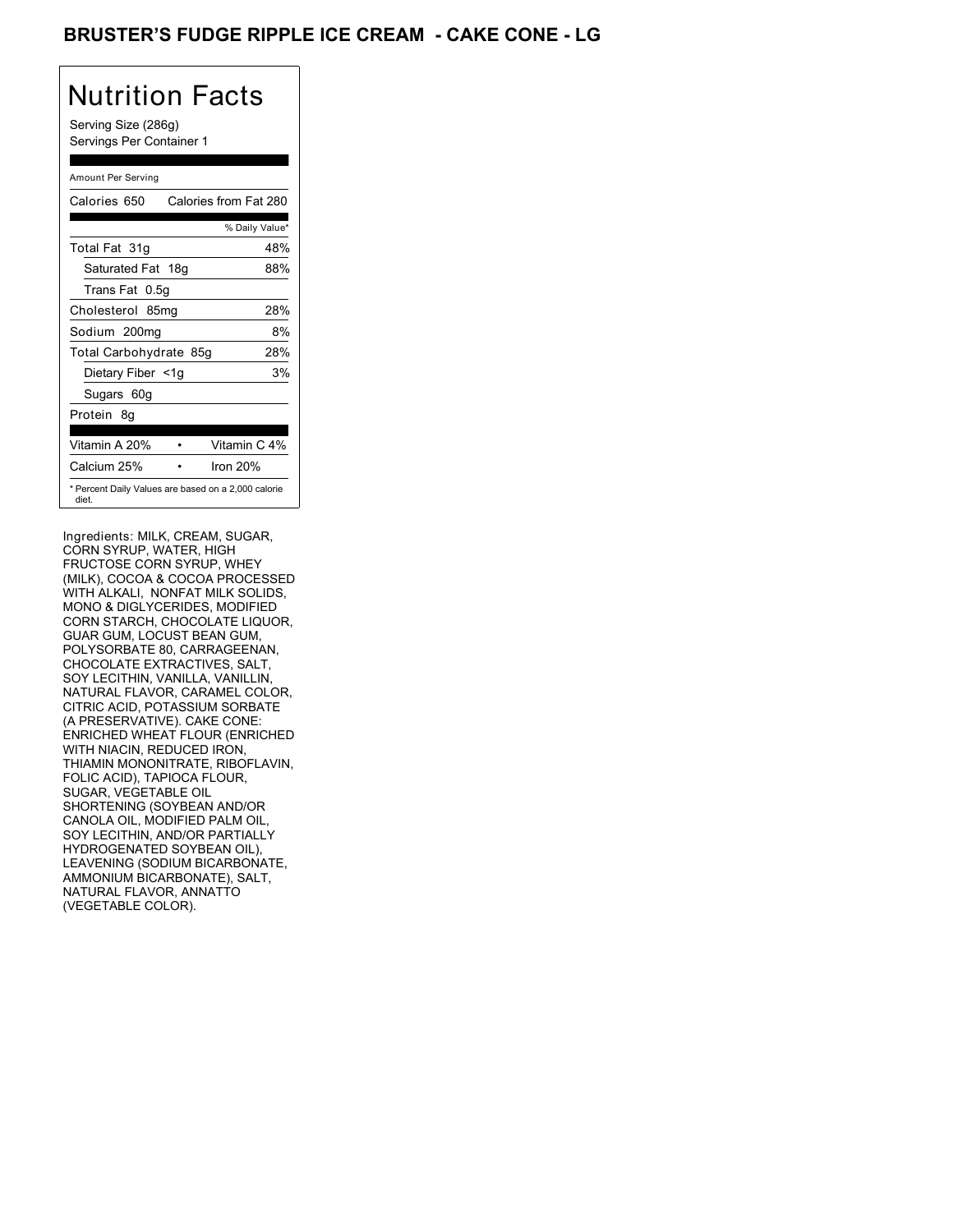### BRUSTER'S FUDGE RIPPLE ICE CREAM - WAFFLE CONE - SM

## Nutrition Facts

Serving Size (240g) Servings Per Container 1

#### Amount Per Serving

| Calories 600           | Calories from Fat 240                               |
|------------------------|-----------------------------------------------------|
|                        | % Daily Value*                                      |
| Total Fat 26g          | 40%                                                 |
| Saturated Fat 14g      | 70%                                                 |
| Trans Fat 0q           |                                                     |
| Cholesterol 70mg       | 24%                                                 |
| Sodium 140mg           | 6%                                                  |
| Total Carbohydrate 83g | 28%                                                 |
| Dietary Fiber <1g      | 3%                                                  |
| Sugars 55g             |                                                     |
| Protein 7q             |                                                     |
| Vitamin A 15%          | Vitamin C 4%                                        |
| Calcium 20%            | Iron $15%$                                          |
| diet.                  | * Percent Daily Values are based on a 2,000 calorie |

Ingredients: MILK, CREAM, SUGAR, CORN SYRUP, WATER, HIGH FRUCTOSE CORN SYRUP, WHEY (MILK), COCOA & COCOA PROCESSED WITH ALKALI, NONFAT MILK SOLIDS, MONO & DIGLYCERIDES, MODIFIED CORN STARCH, CHOCOLATE LIQUOR, GUAR GUM, LOCUST BEAN GUM, POLYSORBATE 80, CARRAGEENAN, CHOCOLATE EXTRACTIVES, SALT, SOY LECITHIN, VANILLA, VANILLIN, NATURAL FLAVOR, CARAMEL COLOR, CITRIC ACID, POTASSIUM SORBATE (A PRESERVATIVE). WAFFLE CONE: ENRICHED BLEACHED WHEAT FLOUR (ENRICHED WITH NIACIN, REDUCED IRON, THIAMIN MONONITRATE, RIBOFLAVIN, FOLIC ACID), SUGAR, VEGETABLE SHORTENING (PARTIALLY HYDROGENATED SOYBEAN AND COTTONSEED OILS), WHOLE EGG, ARTIFICIAL FLAVOR (INCLUDING MALTODEXTRIN, MODIFIED CORNSTARCH, BUTTER, BUTTERMILK), DEXTROSE, SOY LECITHIN, ARTIFICIAL VANILLA FLAVOR.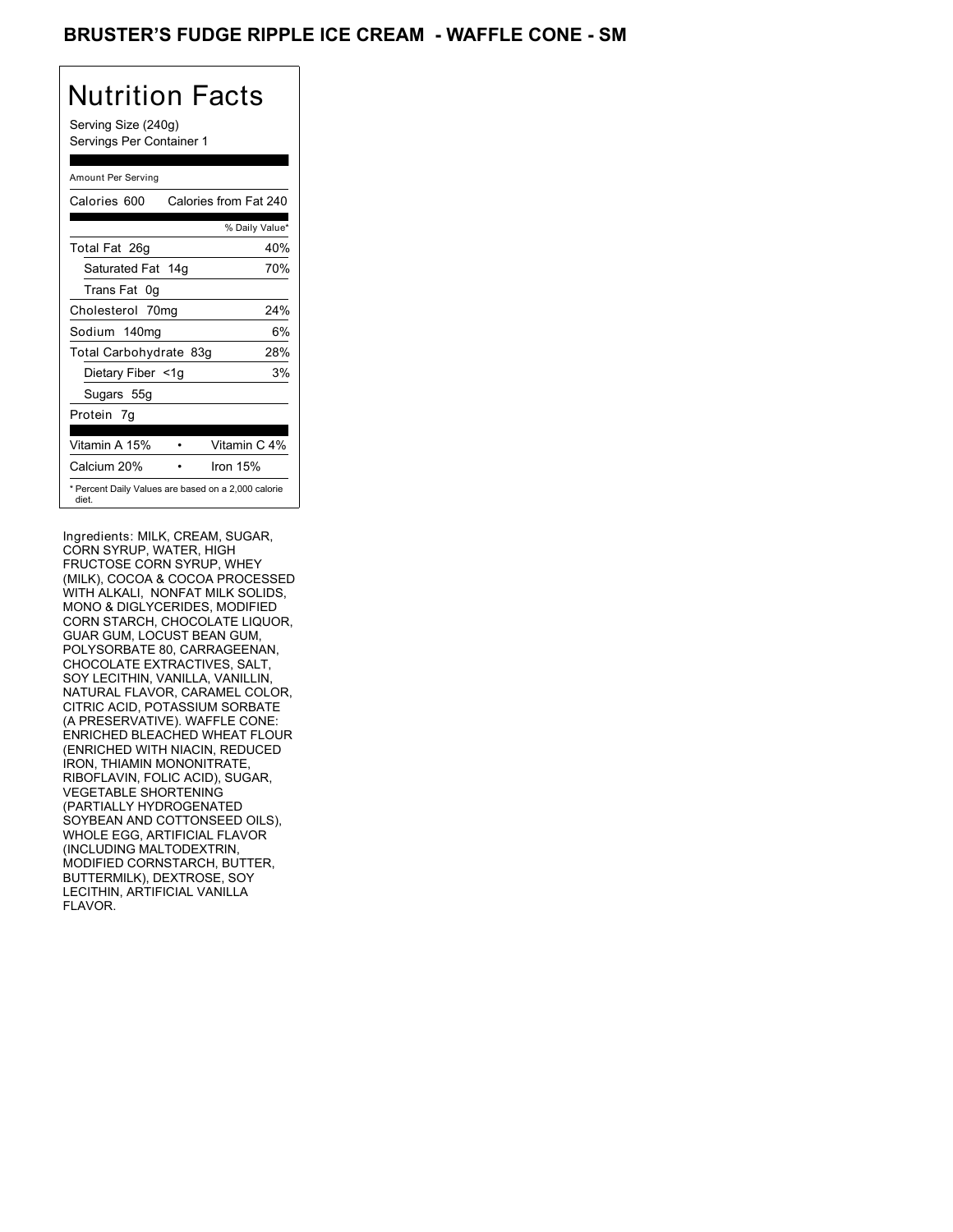### BRUSTER'S FUDGE RIPPLE ICE CREAM - WAFFLE CONE - REG

## Nutrition Facts

Serving Size (240g) Servings Per Container 1

#### Amount Per Serving

| Calories 600           | Calories from Fat 240                               |
|------------------------|-----------------------------------------------------|
|                        | % Daily Value*                                      |
| Total Fat 26g          | 40%                                                 |
| Saturated Fat 14g      | 70%                                                 |
| Trans Fat 0q           |                                                     |
| Cholesterol 70mg       | 24%                                                 |
| Sodium 140mg           | 6%                                                  |
| Total Carbohydrate 83g | 28%                                                 |
| Dietary Fiber <1g      | 3%                                                  |
| Sugars 55g             |                                                     |
| Protein 7q             |                                                     |
| Vitamin A 15%          | Vitamin C 4%                                        |
| Calcium 20%            | Iron $15%$                                          |
| diet.                  | * Percent Daily Values are based on a 2,000 calorie |

Ingredients: MILK, CREAM, SUGAR, CORN SYRUP, WATER, HIGH FRUCTOSE CORN SYRUP, WHEY (MILK), COCOA & COCOA PROCESSED WITH ALKALI, NONFAT MILK SOLIDS, MONO & DIGLYCERIDES, MODIFIED CORN STARCH, CHOCOLATE LIQUOR, GUAR GUM, LOCUST BEAN GUM, POLYSORBATE 80, CARRAGEENAN, CHOCOLATE EXTRACTIVES, SALT, SOY LECITHIN, VANILLA, VANILLIN, NATURAL FLAVOR, CARAMEL COLOR, CITRIC ACID, POTASSIUM SORBATE (A PRESERVATIVE). WAFFLE CONE: ENRICHED BLEACHED WHEAT FLOUR (ENRICHED WITH NIACIN, REDUCED IRON, THIAMIN MONONITRATE, RIBOFLAVIN, FOLIC ACID), SUGAR, VEGETABLE SHORTENING (PARTIALLY HYDROGENATED SOYBEAN AND COTTONSEED OILS), WHOLE EGG, ARTIFICIAL FLAVOR (INCLUDING MALTODEXTRIN, MODIFIED CORNSTARCH, BUTTER, BUTTERMILK), DEXTROSE, SOY LECITHIN, ARTIFICIAL VANILLA FLAVOR.